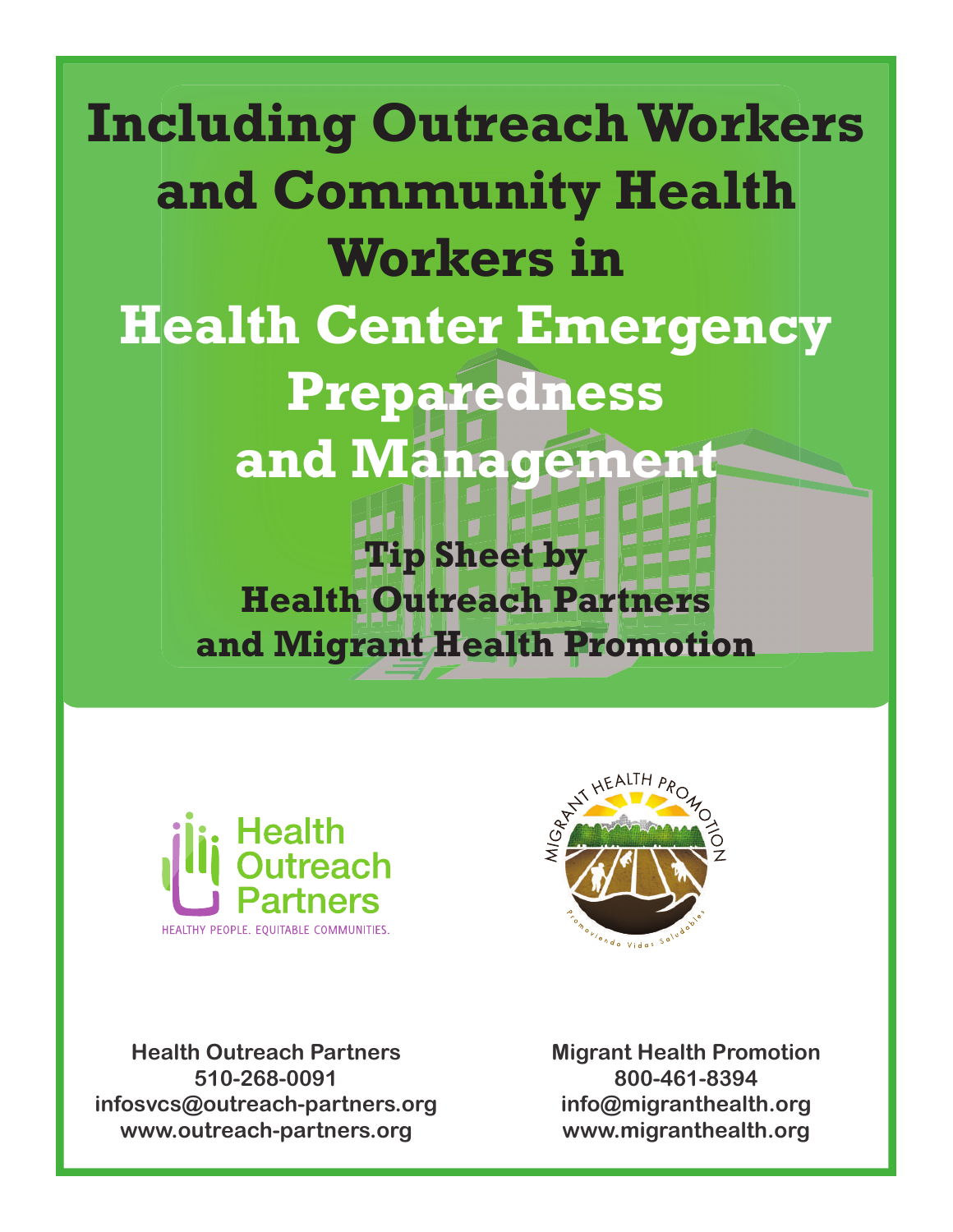PAGE 1

ealth centers have an important role in emergency preparedness. According to the Health Resources and Services Administration (HRSA), *"Health centers must have risk management policies and procedures in place that continually and proactively identify and plan for potential and actual risks to the health center in terms of its facilities, staff , clients/patients, financial, clinical, and organizational well-being.*"<sup>1</sup> Health centers need policies and procedures in place to prepare for and manage emergencies. These policies and procedures help health centers protect their staff and patients and continue their ability to deliver health care during and after emergencies. This tip sheet outlines how health centers can include outreach workers, community health workers, and/or *promotores(as)* in emergency preparedness<sup>\*</sup>. Throughout the document (except in headings), these groups will be referred to as simply "outreach workers". Other organizations that have outreach workers may also find this tip sheet relevant.

This tip sheet focuses on how outreach workers can support three of the basic emergency management expectations for health centers, including:

- 1. **Emergency Management Planning:** engage in a continuous process to ensure that emergency management plans (EMPs) meet the needs of underserved populations.
- 2. **Linkages and Collaborations:** maximize linkages and collaborations with other agencies, entities, and popula tions in the community.
- 3. **Communications and Information Sharing:** have policies and procedures for communicating and sharing information with internal and external stakeholders.

These basic management expectations are part of HRSA's Health Center Emergency Management Program Expectations. Health centers may have additional requirements by other entities such as accrediting agencies or funding sources.<sup>2</sup>

The tips presented are broad and can be applied to a variety of health centers and other organizations. The tips are guidelines and not requirements or an all-inclusive plan. Every health center is different and should plan according to its location, size, staff , type of services and resources available. Remember - **emergency preparedness is a process, not a destination!** 

# **What is an "Emergency"?**

There are many definitions of an "emergency." According to HRSA, an "emergency" is defined as "*an event affecting the overall target population and/or the community at large, which precipitates the declaration of a state of emergency at a local,*  state, regional, or national level by an authorized public official such as governor, the Secretary of the Department of Health *and Human Services, or the President of the United States."1* In this tip sheet, emergencies refer to events that disrupt the traditional functioning of the health center or community. Examples of emergencies may include:

- **Earthquakes**
- **Fires**
- Floods
- **Hurricanes**
- **Tornadoes**
- **Droughts**
- Heat waves
- Influenza (or other infectious disease outbreaks)
- Food-borne illness outbreaks
- Immigration raids



Some emergencies may affect certain groups--especially underserved populations--differently within the community.

\*Outreach workers, community health workers, and *promotores(as)* refer to individuals used by Community Health Centers and other communitybased health organizations in a variety of capacities and roles to promote health care access and reduce health disparities. They may be paid staff or volunteers who work full-time, part-time, year-round, or seasonally. Some staff or volunteers work primarily in the community; others spend significant time assisting patients in the health center setting.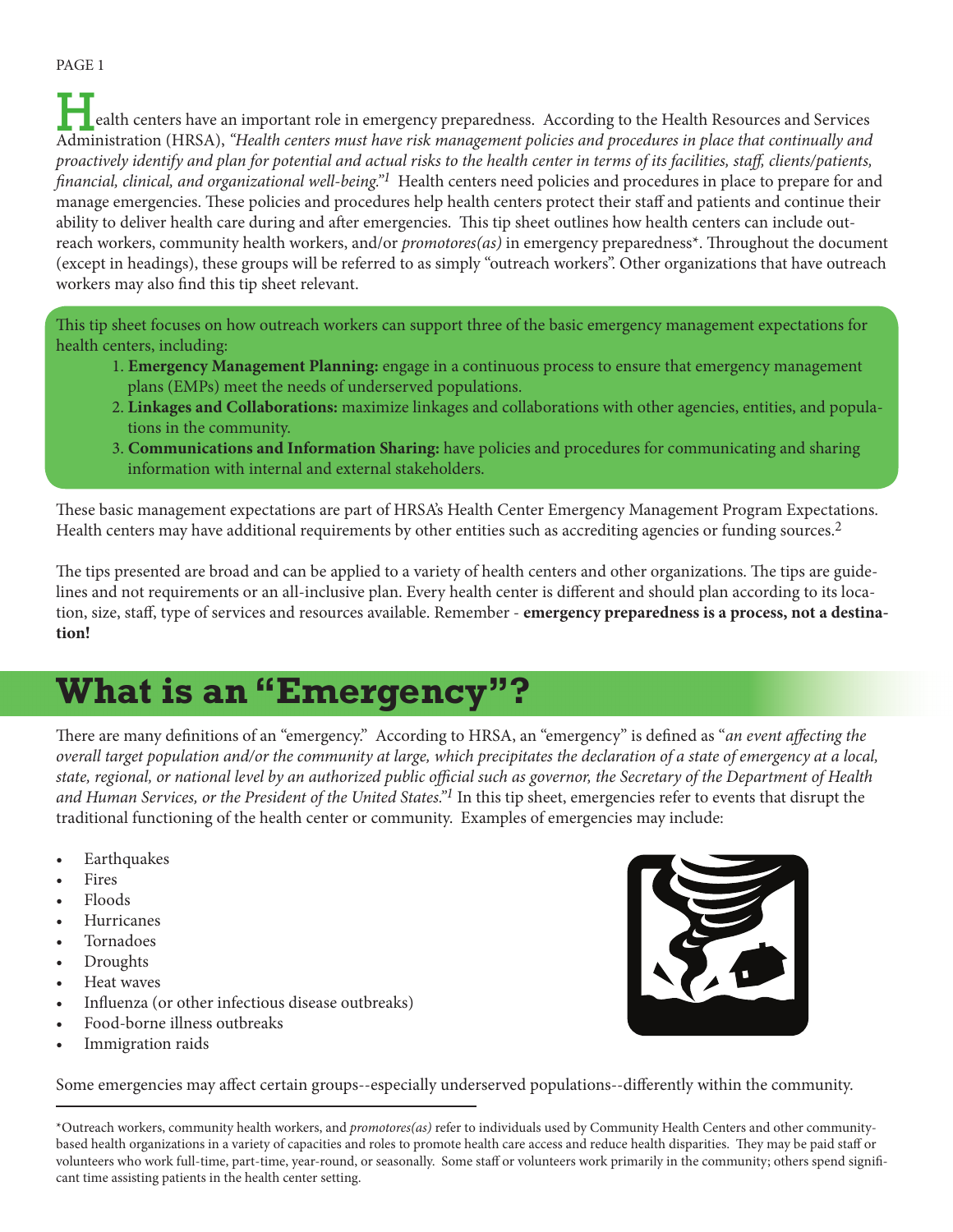# **Why Outreach Workers and Community Health Workers?**

Health center grantees are expected to make special provisions for underserved populations.3\*\* Outreach workers help connect underserved populations to these services while also serving as the community's link to the health center. Outreach workers are especially effective in helping health centers fulfill basic emergency management expectations for a variety of reasons. Outreach workers can:

- Serve as a link between health centers and underserved populations
- Have established trust and rapport with underserved populations
- Facilitate planning and preparation
- Help to empower the underserved
- Assist with educating underserved populations and creating awareness about emergencies
- Speak the language of underserved populations
- Advocate on behalf of underserved populations

Outreach workers do not need to become emergency preparedness experts to play this vital role in sharing information and connecting underserved populations to services.

# **Tips for Incorporating Outreach Workers and Community Health Workers**

## *Before an emergency*

#### *Emergency Management Planning*

**Include outreach workers in the development of emergency management plans.** Outreach workers can speak to the needs of underserved populations, can represent the community on planning committees, or can identify others to serve on such committees.4

Have outreach worker roles and responsibilities clearly outlined in the emergency management plan. Define how the center will include outreach workers in the design, implementation, and evaluation of emergency drills and real emergencies.5

**Collect census information through outreach workers.** Census information includes: who lives in the community, where houses are located, and who may have special needs during an emergency (i.e. pregnant women, elderly, handicapped, those who lack transportation, etc.). For example, outreach workers can assist with mapping farm and labor camp locations since addresses may not be reliable in rural locations.6 If possible, have outreach workers conduct an assessment of environmental hazards in the community.

**Assess the needs of the community.** Outreach workers can assist with determining what emergency supplies are already available and what is needed. Additionally, outreach workers can help collect and manage emergency supplies for the health center. These supplies should be distributed to underserved populations in case of an emergency.<sup>5</sup>

<sup>\*\*</sup>In this tip sheet, underserved populations include, but are not limited to, HRSA's definition of special populations. These consist of migrant and seasonal farmworkers and their families, individuals and families experiencing homelessness, those living in public housing, and Native Hawaiians. For more information, see the Health Resources and Services Administration's *About Special Populations*: bphc.hrsa.gov/about/specialpopulations/.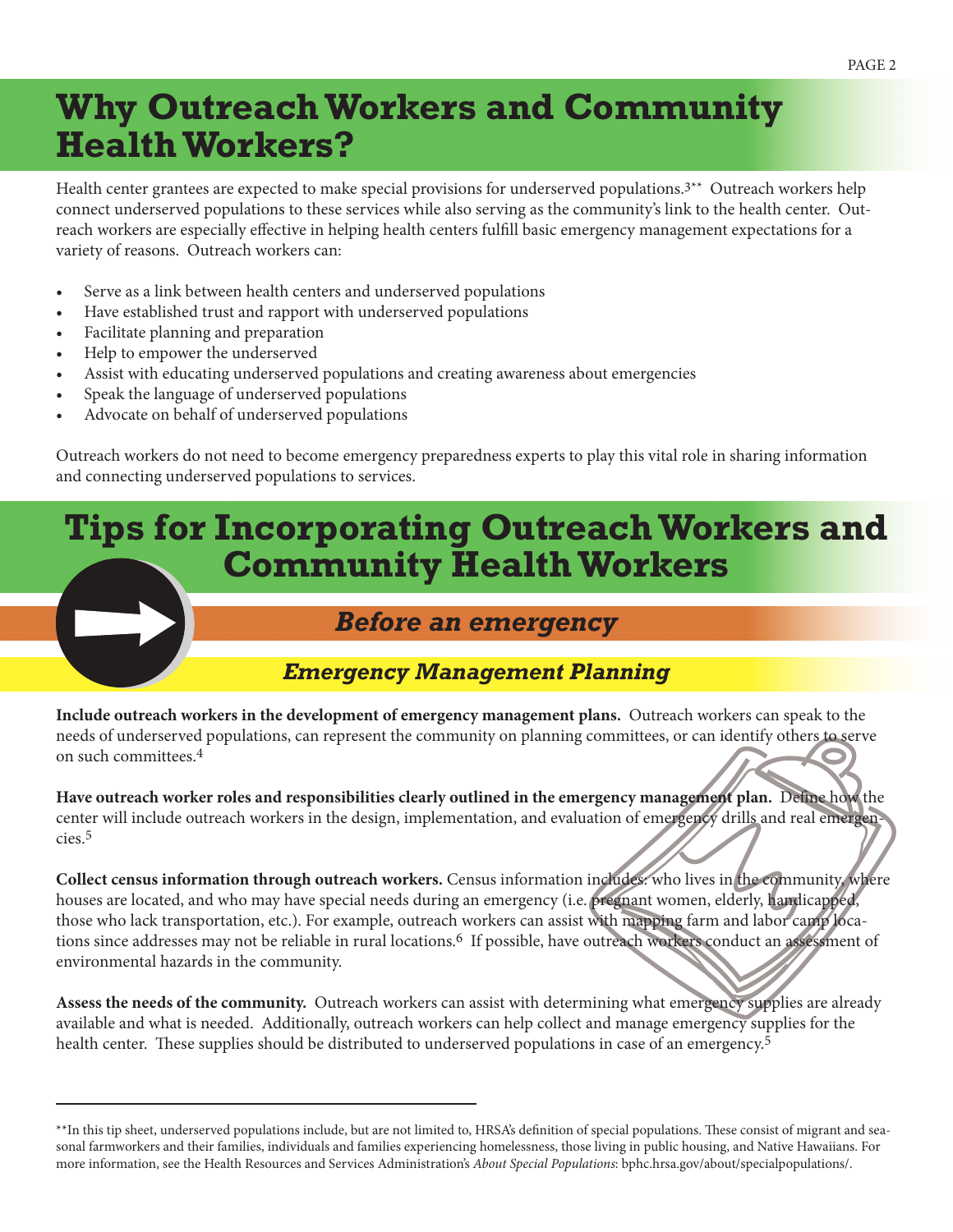## *Linkages and Collaboration*

**Create a list of aid organizations such as food banks, emergency shelters, and other resources for underserved populations in emergencies.** Outreach workers can help contact these organizations, as well as plan for how underserved populations would get to them.<sup>7</sup>

Some companies already have specific evacuation plans and shelter - outreach workers can help ensure they include **workers from underserved populations.** Outreach workers can work with the companies, as well as hold educational/ awareness-raising events with employees to make sure they know and understand the plan.<sup>8</sup>

**Connect outreach workers with "key partners" to ensure smooth running of the emergency response system.** Connection can take place in a variety of ways. For example, outreach workers can be involved in emergency planning discussions or arrange meetings with key partners. Outreach workers can also serve as a link or point of contact between the health center and key partner entities. Examples of key partners may include the following:

- Department of Health and Human Services
- Department of Emergency/Disaster Preparedness
- Department of Agriculture
- AmeriCares and Direct Relief USA
- Local businesses
- County-level emergency managers
- Religious organizations
- Local organizations that serve similar populations such as food banks, community centers, and schools.
- Community leaders such as local elected officials
- Local chapter of the American Red Cross
- Community collaboratives



If you have more formal arrangements with partners, clearly outline emergency response contacts, roles and responsibilities of each partner. This can be done through a memorandum of understanding or other formal documentation.<sup>5</sup>

## *Communications and Information Sharing*

**Share information with underserved populations in a culturally and linguistically appropriate manner.** Outreach workers can translate, post, and distribute emergency procedures in areas often frequented by underserved populations including8:

- Health centers
- Grocery stores
- **Laundromats**
- Farmworker camps and packing facilities
- Churches
- Local businesses



**Provide verbal emergency and evacuation procedures to underserved populations in the areas where they live and work.** For example, farmworkers in labor camps may respond well to *pláticas*, or informal small group discussions traditionally delivered in a community setting.9 Outreach workers can facilitate the *pláticas*, focusing on emergency preparation topics and strategies including<sup>10</sup>:

- The creation of a phone chain to disseminate information quickly to underserved populations
- Forming family emergency plans, including a time and place to meet if other lines of communication are cut off
- General emergency preparedness practices and needs
- What emergencies and services they can expect locally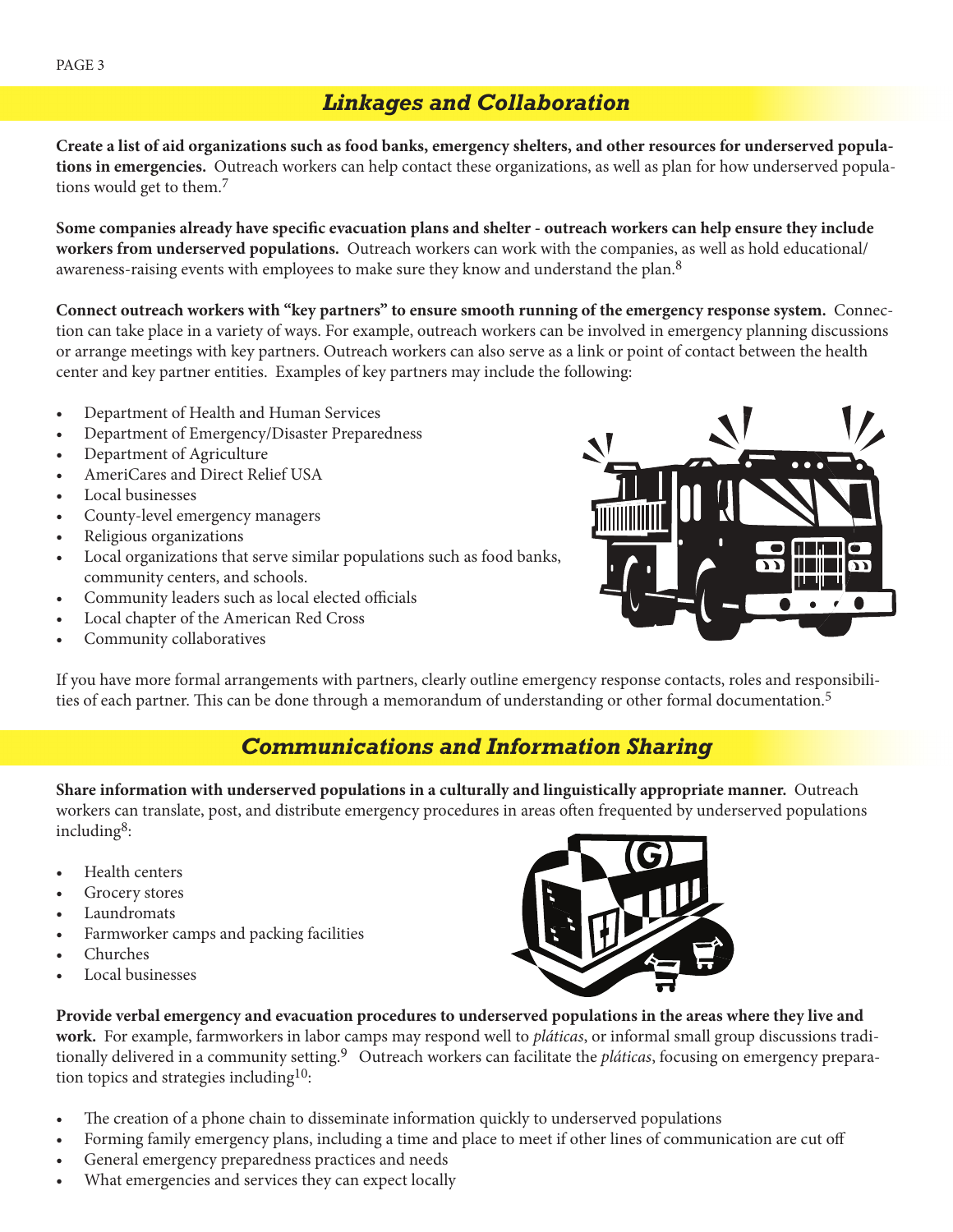It is important that the information is presented in a clear and simple format and that it helps underserved populations better prepare for emergencies rather than create panic. Also, it is important to perform recurring *pláticas* because some underserved populations (especially farmworkers and homeless populations) often change from season to season.

**Facilitate the utilization of federal or local mass emergency notification systems.** While the criteria may vary by state, outreach workers may be eligible to enroll in federally or locally-managed emergency alert systems. Examples of such programs include the following listed below. Check the listed websites for eligibility:

- Centers for Disease Control's (CDC) Health Alert Network, www.bt.cdc.gov/han/
- Federal Emergency Management Agency's (FEMA) mobile alert systems, http://m.fema.gov/
- Nixle (for agencies only), www.nixle.com/

**Make sure outreach workers receive adequate training.** Consider developing an outreach worker training program on emergency preparedness. Recruit and train existing outreach workers in the community or form your own program if none are available. If you are looking to collaborate with other outreach worker groups, contact these groups directly or put out an announcement through community listservs. Also, maintain a contact list of trained outreach workers and groups as part of your emergency management plans.<sup>11</sup> If in-person training is not an option, FEMA offers an online course (http://training.fema.gov/EMIWeb/IS/is909.asp).12 Trained outreach workers can later provide emergency preparedness trainings to the community and key community members.

# *During an emergency*

## *Linkages and Collaboration*

**Inform underserved populations about emergency services available to them.** This can include where they can receive services, how to go about getting them, and for how long they can expect to receive them. Outreach workers can specifi cally:

- Help underserved populations apply for services
- Refer underserved populations to services for which they are eligible
- Help clarify any confusion or concern with regards to possible perceived threat of receiving services due to immigration status
- Gather information about patient mobility. For example, outreach workers can help determine if patients will be moving out of the area. They can provide information about eligible services, as well as alert providers to the incoming patients in the new area.13

# *Communications and Information Sharing*

**Maintain open lines of communication within the organization.** Outreach workers are they eyes and ears of the community. They have important knowledge of what people are experiencing during and after an emergency. Therefore, it is important that outreach workers be able to communicate this information to upper management at their organization. This can be done by including outreach workers in staff meetings, emergency planning meetings, and annual evaluations of the emergency plans.

**Work with local media to help disseminate messages.** Outreach workers can help media outlets such as the local Spanish newspaper or a community radio station in interpreting and translating messages and in incorporating more visual cues to counter literacy concerns. Outreach workers can also ensure messages are relevant to underserved populations. Forming relationships prior to an emergency is an important step in facilitating this process.<sup>11</sup>

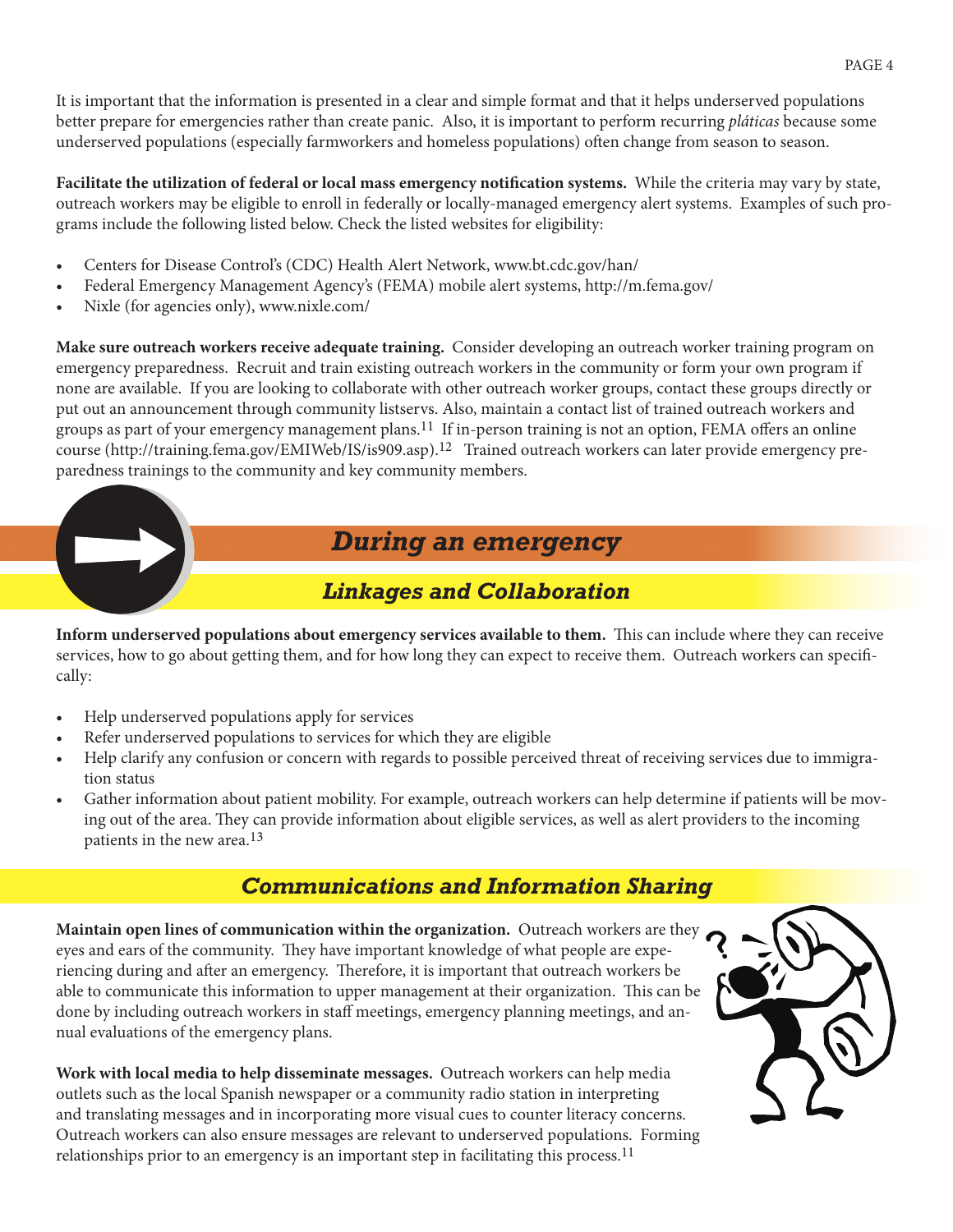PAGE 5

Health centers may not have extensive emergency services available during a disaster. **Outreach workers can help underserved populations access the services they need and refer them to the appropriate sites.**14 For example, outreach workers can:

- Educate underserved populations about which services they may be eligible to receive.
- Assist the community with locating necessary resources such as food, shelter, clean water, etc.
- Serve as a relay point for information between local relief agencies and the community, delivering information in culturally and linguistically appropriate ways.



# *After an emergency*

## *Emergency Management Planning*

**Make sure outreach workers clearly document the work they do** and are included in evaluation of emergency drills, projects, and actual emergency assessments.4



# *Linkages and Collaboration*

**During the emergency recovery period, outreach workers can assist com**munity members with connecting to relief services. This can include helping underserved populations access and fill out applications for assistance. Outreach workers can also make referrals to mental health resources and provide social support.<sup>15</sup>

Outreach workers are essential to health center emergency preparedness and management. They not only help underserved communities gain access to much needed services, but they also are the eyes and ears of a health center in the community they serve. Outreach workers can gain trust in communities and often have language and cultural ties to the populations they serve. Outreach workers can support health centers before, during, and after an emergency. By involving outreach workers, health centers can ensure that their plans and policies are rooted in the community's needs and respond adequately in times of an emergency. Because emergency and population needs vary from community to community, health centers should tailor their plans to the local

needs and resources. Continuous planning and evaluation should be done to keep information current. It is important for organizations to update any information they collect or distribute and to practice emergency drills at least once per year.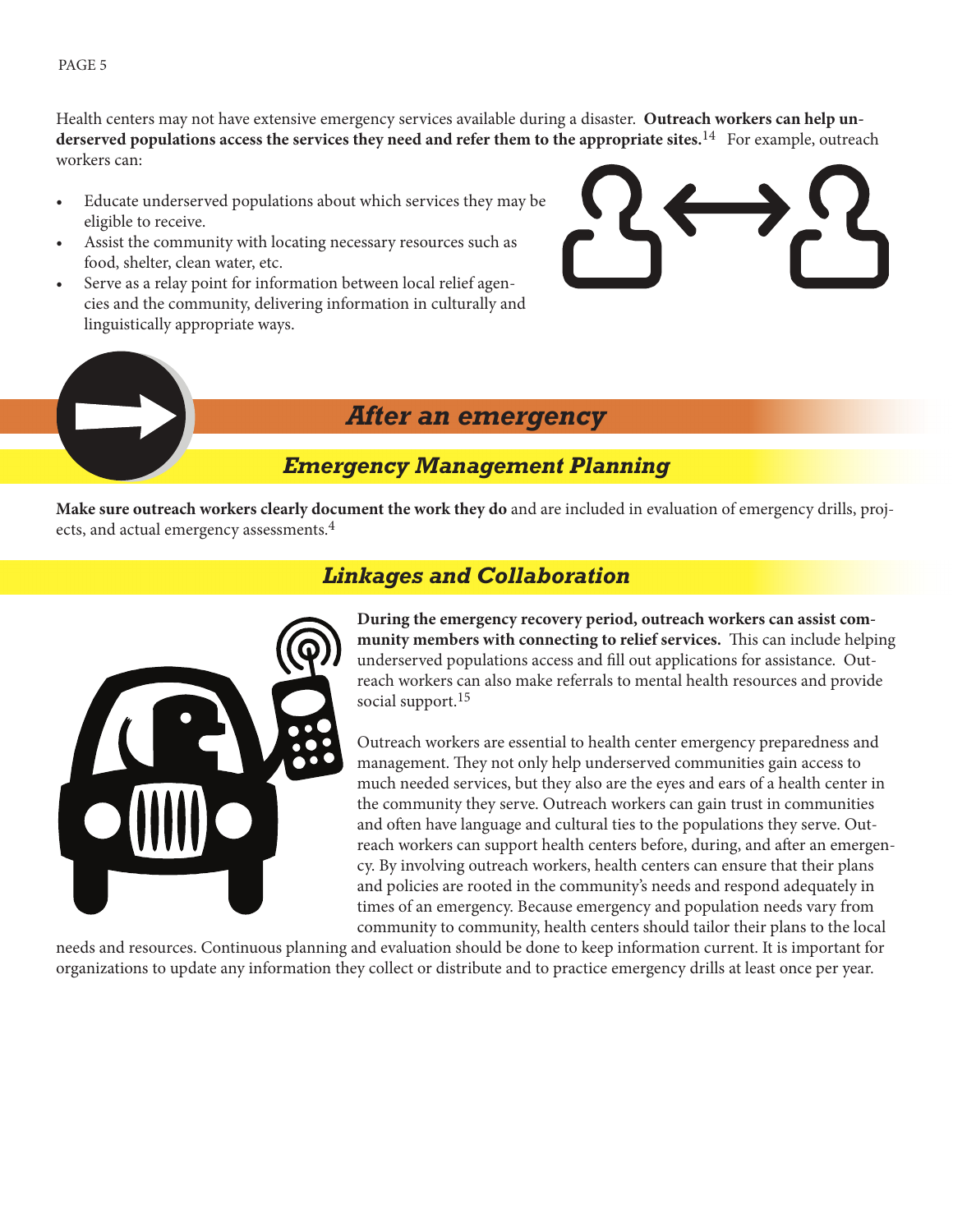# *Resources*

1 Health Resources and Services Administration. *Health Center Emergency Management Program Expectations: Policy Information Notice 2007-15.* http://bphc.hrsa.gov/policiesregulations/policies/pin200715expectations.html 2 National Association of Community Health Centers. *Essential Components of Emergency Management Plans at Community Health Centers Crosswalk of Plan Elements.*

http://www.nachc.com/client/Essential%20Components%20of%20CHC%20EM%20Plans%20October%2010.pdf 3 Health Resources and Services Administration. *About Special Populations.* http://bphc.hrsa.gov/about/specialpopulations/

4 NORC Walsh Center for Rural Health Analysis. *Migrant and Seasonal Farmworker Emergency Preparedness Planning Guide.* http://www.norc.org/PDFs/publications/FILLABLEMigrantandSeasonalFarmWorkersEmergencyPreparednessPlanningGuide.pdf

5 California Primary Care Association. *Emergency Operation Plan.* http://www.cpca.org/index.cfm/emergencypreparedness/resources/

6 National Consensus Panel on Emergency Preparedness and Cultural Diversity. *Guidance for Integrating Culturally Diverse Communities into Planning for and Responding to Emergencies: A Toolkit.* http://www.healthpolicyinstitute.org/files/OMHDiversityPreparednessToolkit.pdf

7 The Center for Disease Control and Prevention. *Public Health Workbook To Define, Locate, and Reach Special, Vulnerable, and At-risk Populations in an Emergency.* http://www.bt.cdc.gov/workbook/pdf/ph\_workbookFI-NAL.pdf

8 Public Health Seattle and King County. *Ethnic Media.* http://www.apctoolkits.com/vulnerablepopulation/ 9 Eisenman et al. *Improving Latino Disaster Preparedness Using Social Networks.* http://www.ajpmonline.org/ article/S0749-3797(09)00606-0/abstract

10 Emergency and Community Health Outreach, Association on Minnesota Counties. *Communicating Without English in an Emergency: A Webinar for Government and Community Organizations.* http://www.echominnesota. org/webinar-communicating-without-english

11 Montgomery County Health Department. *Montgomery County, Maryland Advanced Practice Center for Public Health Emergency Preparedness and Response.* http://www6.montgomerycountymd.gov/hhstmpl.asp?url=/content/hhs/phs/APC/index.asp

12 Federal Emergency Management Agency. *Community Preparedness: Implementing Simple Activities for Everyone.* http://training.fema.gov/EMIWeb/IS/is909.asp

13 The National Center for Farmworker Health. *Developing a Farmworker Disaster Plan: A Guide for Service Providers.* http://www.ncfh.org/?plugin=ecomm&content=item&sku=3083

14 United States Department of Agriculture. *Farmworker Coordination Program Functions.* http://www.outreach. usda.gov/farmworker/functions.htm

15 National Healthcare for the Homeless. *Disaster Planning for People Experiencing Homelessness.* http://www. google.com/url?sa=t&rct=j&q=&esrc=s&source=web&cd=1&ved=0CFUQFjAA&url=http%3A%2F%2Fcitesee rx.ist.psu.edu%2Fviewdoc%2Fdownload%3Fdoi%3D10.1.1.183.7242%26rep%3Drep1%26type%3Dpdf&ei=7yj7 T-iIJYq62wX5penvBg&usg=AFQjCNGDsWTLA9keAm5sXLi178TSt5r\_9Q